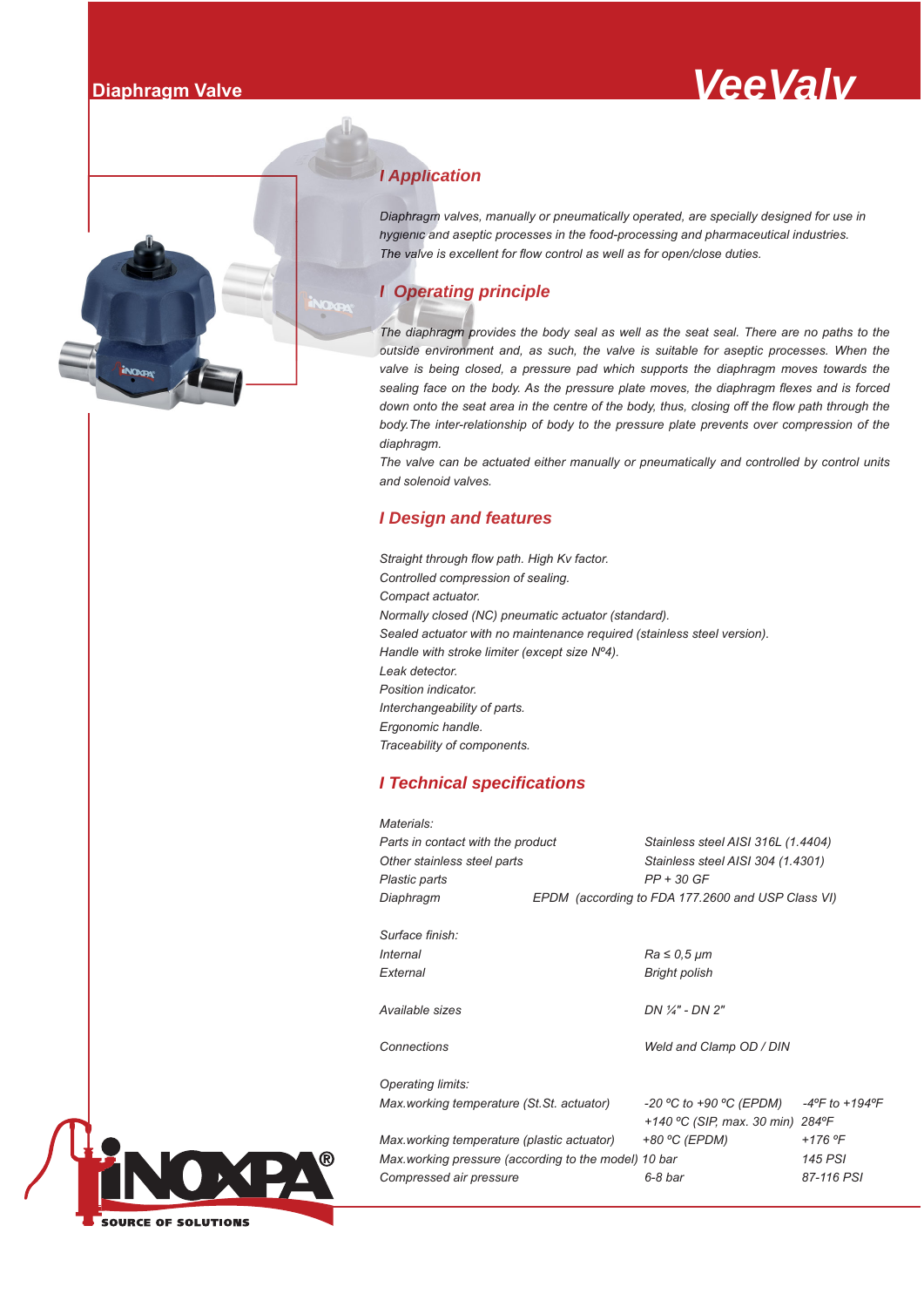

## *I Combinations*



*plastic bonnet and handle*



*stainless steel bonnet and handle*



*stainless steel pneumatic actuator*

*FT.VeeValv.6.EN-0617*

FT. VeeValv.6. EN-061

# *I Options*

*Diaphragm: FPM, VMQ (according to FDA 177.2600 and USP Class VI) and PTFE / EPDM separate (according to FDA 177.2600). Manual or pneumatic actuation. Handle: stainless steel or plastic. Bonnet: stainless steel or plastic. Normally open (NO) double-acting pneumatic actuator. Pneumatic actuator with stroke limiter. Pneumatic actuator with external switch. Control box with switches and solenoid valves. Valve with controller and positioner. Tank bottom valve. Various types of connections. Materials and roughness certificates.*

## *I Pressure range*

|           |                 |                          | <b>Plastic handle</b> |       |                          | <b>St.St. handle</b> |       | <b>Stainless steel</b> |       |  |
|-----------|-----------------|--------------------------|-----------------------|-------|--------------------------|----------------------|-------|------------------------|-------|--|
| <b>DN</b> |                 | <b>Plastic bonnet</b>    |                       |       | <b>St.St. bonnet</b>     | <b>St.St. bonnet</b> |       | pneumatic actuator     |       |  |
| mm        | <i>inches</i>   | [bar]                    | [PSI]                 | [bar] | [PS]                     | [bar]                | [PSI] | [bar]                  | [PSI] |  |
| 6         | $\frac{1}{4}$   | 8                        | 116                   | 10    | 145                      | 10                   | 145   | 8                      | 116   |  |
| 8         | $\frac{3}{8}$ " | 8                        | 116                   | 10    | 145                      | 10                   | 145   | 8                      | 116   |  |
| 10        | $\frac{1}{2}$   | 8                        | 116                   | 10    | 145                      | 10                   | 145   | 8                      | 116   |  |
| 15        | $\frac{5}{8}$ " | 8                        | 116                   | 10    | 145                      | 10                   | 145   | 6                      | 87    |  |
| 20        | $\frac{3}{4}$ " | 8                        | 116                   | 10    | 145                      | 10                   | 145   | 6                      | 87    |  |
| 25        | 1"              | 8                        | 116                   | 10    | 145                      | 10                   | 145   | 6                      | 87    |  |
| 40        | $1 \frac{1}{2}$ | 8                        | 116                   | 10    | 145                      | 10                   | 145   | 6                      | 87    |  |
| 50        | 2"              | $\overline{\phantom{a}}$ |                       |       | $\overline{\phantom{a}}$ | 6                    | 87    | 4                      | 58    |  |

*Values valid for EPDM gaskets (other materials to be consulted). Performance in vacuum to be consulted.*



The information is for guidance only. We reserve the right to modify any material or feature without notice in advance.<br>Photos are not binding. For further information, please, consult our web site. www.inoxpa.com